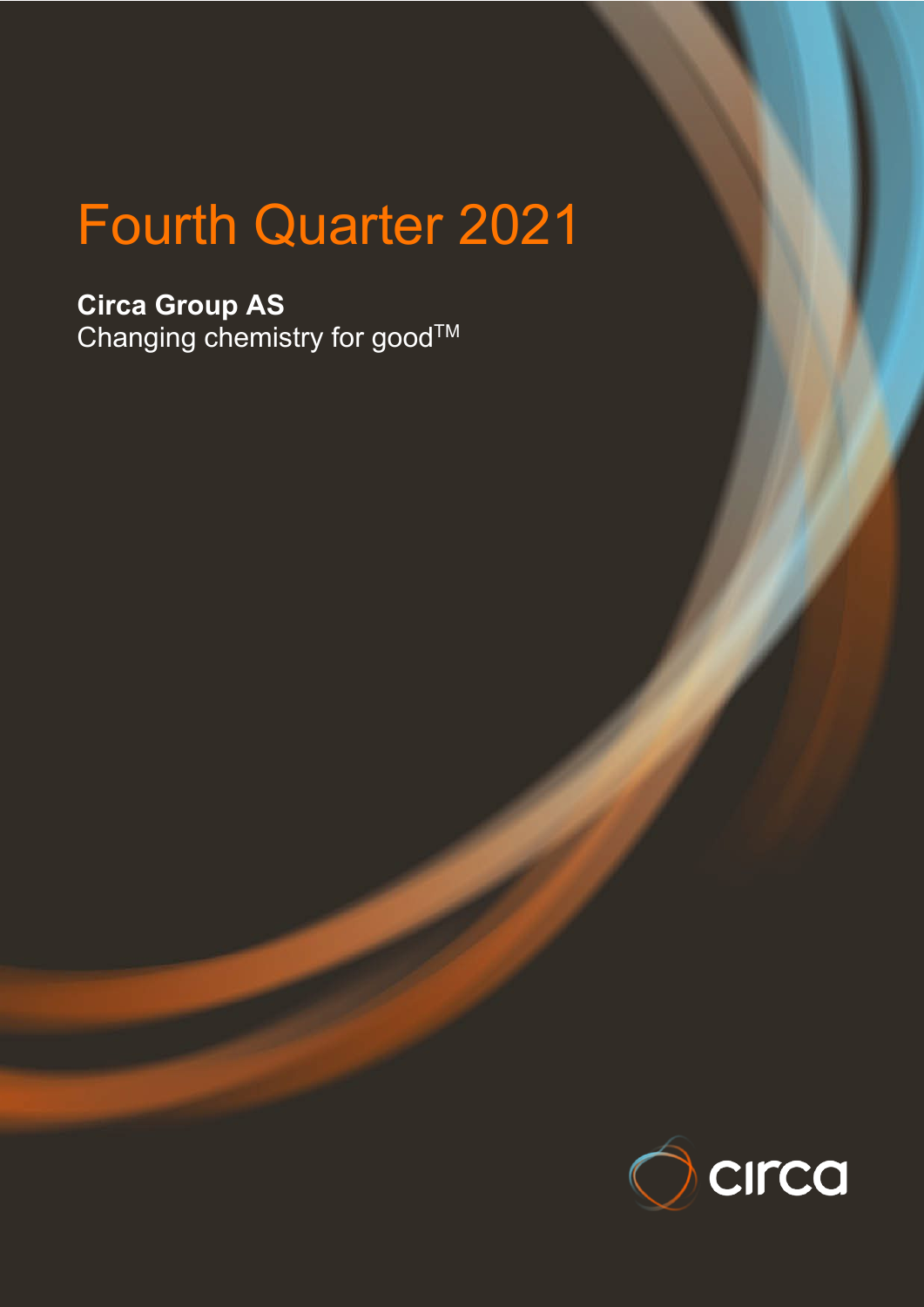

# **Introduction**

Circa is a biotech company producing unique and highly valuable biochemicals. Using abundant and renewable biowaste such as sawdust, Circa makes Levoglucosenone (LGO) in its scalable and patented Furacell™ production process. LGO is a biomolecule platform used to produce multiple sustainable biochemicals that can replace toxic fossil-based chemicals widely used today in a wide range of applications; pharmaceuticals, agrochemicals, flavours, fragrances, electronics, batteries, paints, graphene, polymers, and many other applications where bio-based alternatives to current industrial chemicals represent innovative, cost-effective solutions. Cyrene™ - Circa's first commercial product – is a solvent gaining considerable interest in a >1,000,000 tonne market as a safer, high performing replacement for toxic, petro-based products.

The parent company, Circa Group AS (CGAS), is incorporated in Norway and has its head office in Oslo. The company is listed on Euronext Growth Oslo with the ticker code CIRCA.

# Report of the Board of Directors for the Fourth Quarter of 2021

# Q4 2021 Highlights

ReSolute™ development under Covid-19 restrictions continues to progress. Work over the quarter has been focused on a range of activities to ensure costs are within updated estimates. Work with potential vendors of major equipment is delivering positive results in yield optimisation and technologies to potentially reduce energy and consumption of consumables.

At the same time, Circa is working on activities to address the capex increase such as internal reallocation of funds, exploring further grant opportunities and vendor financing to ensure that the ReSolute™ project remains well capitalised. We have been very pleased with the response and support of the local governments in the region to the project, with funding secured as well as offers of non-financial support for the project. Further grant opportunities are being discussed with the French Government, and early Q122 it was announced that Circa Group has been awarded €8.2 million from the French government for the development of the ReSolute™ plant in Eastern France as part of the 'France Relance' programme.

# Profit & loss

Circa Group is consolidated by using the reversed acquisition method where the historical financial statements are a continuance of Circa Group Ltd (CGL). As such, the 2020 income statement is consolidated for CGL only and not comparable to the consolidated income statement for 2021.

The main operational activity for the Group in the quarter has been related to the ReSolute™ plant and organization of the group in Europe.

Q4 proceeds on the expected run rate. The accrual for research & development (R&D) income in Australia as well as reduction of the long-term incentive plan estimate are both impacting the quarterly result positively.

### **Income**

Circa does not expect any significant sales revenue prior to commissioning and start-up of the ReSolute™ plant in the third quarter of 2023. Low sale in Q4 is related to timing of deliveries of Cyrene in Q122.

In Q4, R&D income for 2021 in the Australian entities has been included as Other revenue.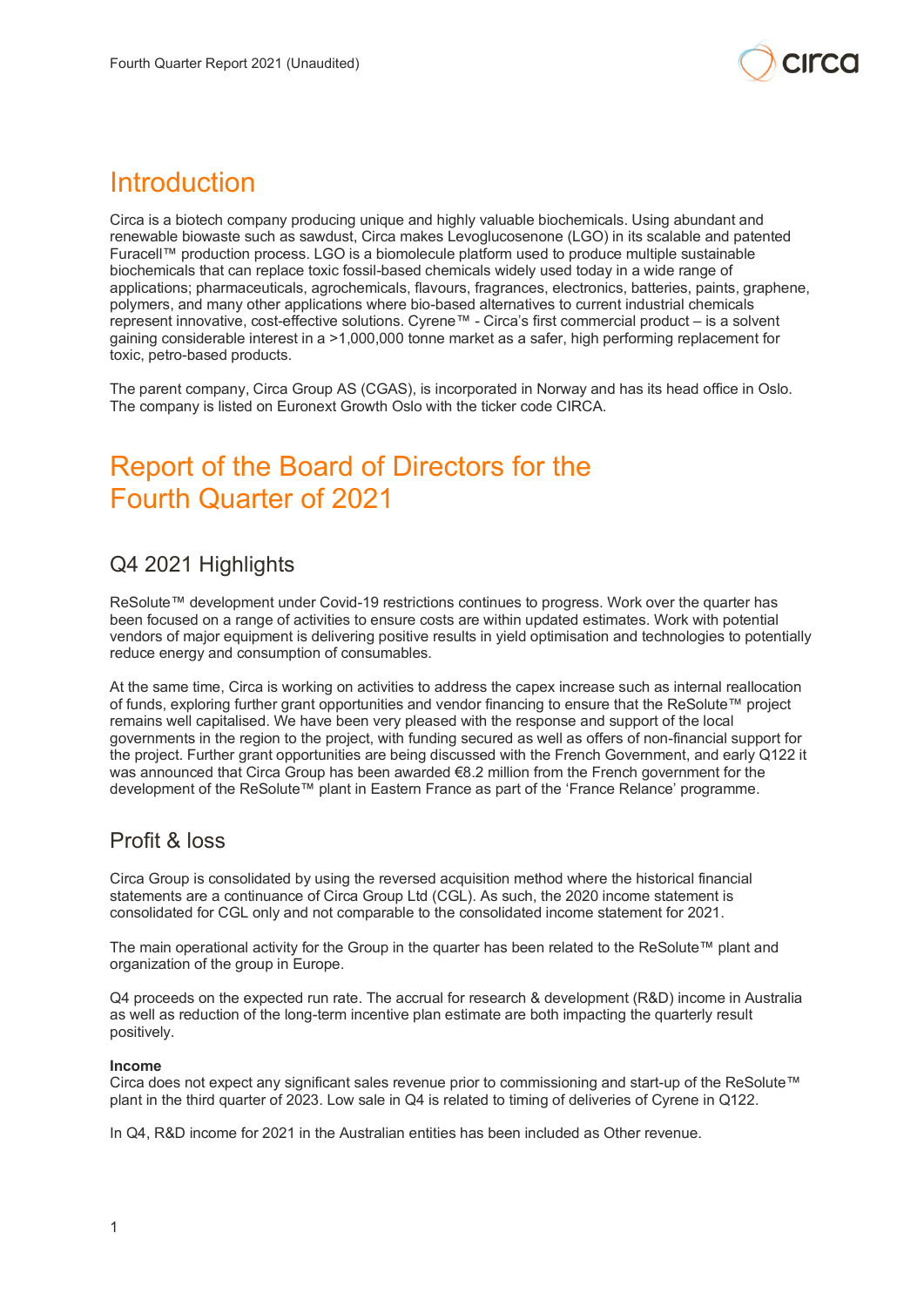

#### **Expenses**

Expenses in the quarter are mainly related to expenses to establish and develop the group in Europe, and preparatory cost for the industrial site in France.

#### **Incentive plans**

The group cancelled its previous incentive program and replaced it with a short-term and long-term plan effective first quarter 2021. The fair value assessment for the long-term incentive plan is reduced with approx. EUR 0.4 million in the fourth quarter, and this effect explains why employee expenses are close to zero for the quarter. Other employee expenses are in accordance with plan.

### Balance sheet

As of 31 December 2021, Circa had cash and cash equivalents of EUR 44.4 million, total assets of EUR 47.3 million and equity of EUR 41.7 million. Expenses capitalized per 31 December 2021 is EUR 2.2 million.

#### **Investment value**

Effective 9 February 2021, Circa reorganized and established a new ultimate holding company, CGAS. As there were no significant changes in the organization nor ownership structure, the group is consolidated by using the reversed acquisition method where the historical financial statements are a continuance of CGL. As such, the balance sheet is consolidated for CGL only and not comparable to the consolidated balance sheet for 2021. CGAS's acquisition of CGL is not reflected in the consolidated balance sheet as this is not treated as a transaction in accordance with IFRS.

#### **Grant**

The Group is part of the ReSolute™ consortium, which received the EU Horizon 2020 Flagship grant of EUR 11.6 million. Circa is leading the consortium and will undertake most of the work packages described in the ReSolute™ project, thus the share of the grant allocated towards Circa's work packages is approximately EUR 9.2 million. Prepayment of 45% of the grant was received in 2020 partly to compensate for expenditures capitalized to date for the ReSolute™ project.

### Cash flow

Cash outflow during the period is related to operating activities, including preparatory cost for the industrial site in France and capitalized expenses for ReSolute™.

### **Outlook**

#### **ReSolute™ project**

Following the October 14th announcement of cost increases in the ReSolute™ plant, the company is in process to review cost budget and scope of the ReSolute™ project. These processes will continue through the life of the project, however it is planned that major vendor decisions will be underway end Q1 / early Q2 2022. At this stage we can advise that discussions with major equipment manufacturers have been very supportive and positive.

Opportunities to mitigate the cost increase by revision of equipment layout and functionality are currently being assessed. Opportunities to increase use of waste byproducts to generate further power and heat are currently being modelled, as well as improvements at the FC5 plant on distillation efficiencies which again show an increase in output. In addition, discussions on a smaller site footprint - and more efficient waste disposal are underway. All the opportunities above are being considered within the €50-55m capex range advised to the market.

The company is well-funded following the approximately EUR 52 million capital raising in March 2021 and subsequent grants, and the company's projections indicate a sufficient financial runway.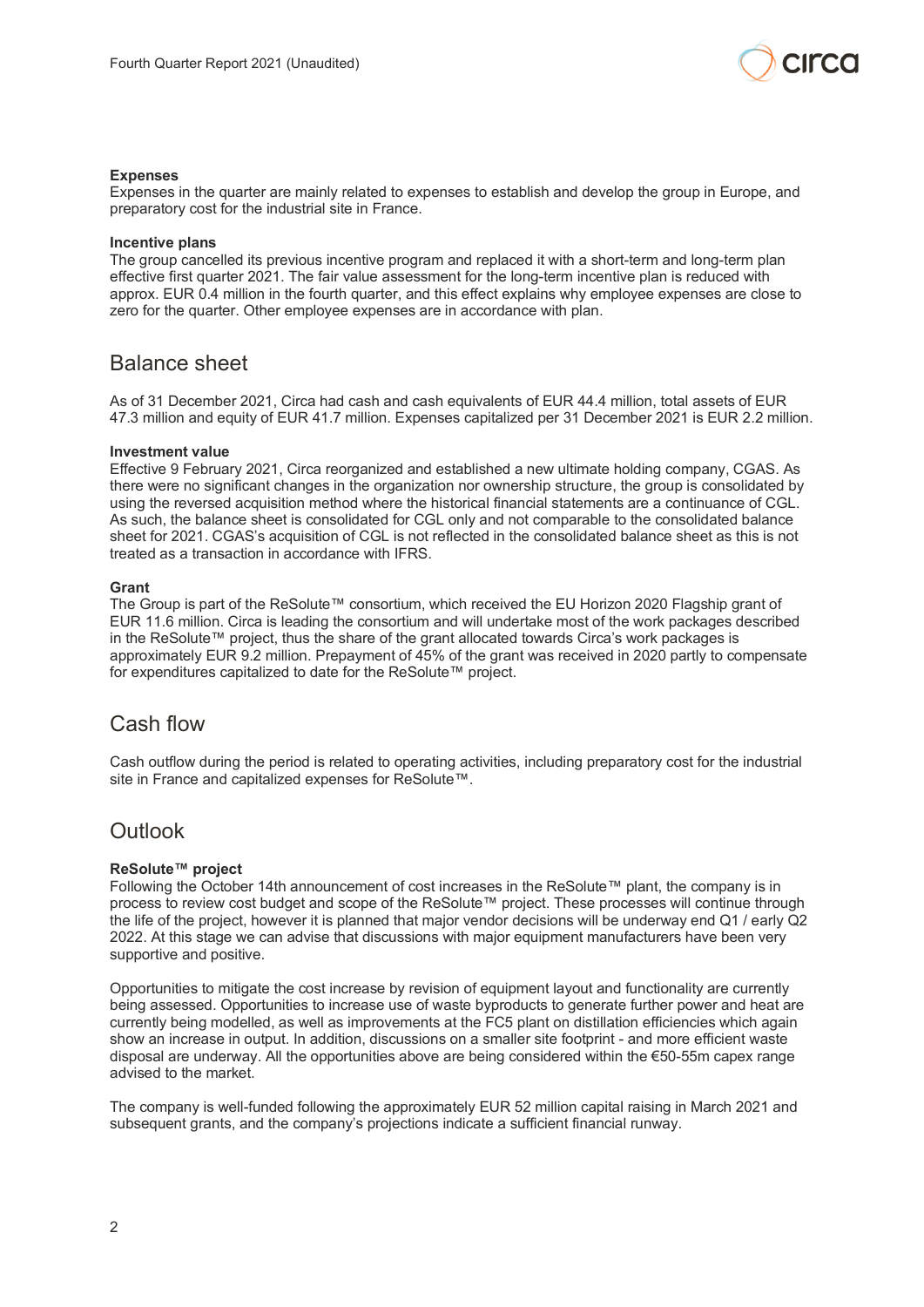

### **Research & Development**

The internal R&D group has started work to progress derivatisation pathways - and at the same time, confirming market volumes and pricing opportunities. In parallel this work is supported by activities in the market focused on promoting and exploiting Circa's sustainability position and the developing urgency for new more sustainable manufacturing technologies. Circa is one of very few companies which has a broad use solvent in this >1 million tonne sector that is in commercial scale up. Companies manufacturing competing toxic solvents such as NMP and DMF are recognising this, as are large brand owners and others with Corporate 2030 goals. The fact there is only one investment cycle for manufacturers between now and 2030 means they have to look at products that are either in or near market (ie semi production status). Circa, with Cyrene, has one of the few replacements in this sector that is sustainable, has a lower carbon footprint, is safer and in many cases higher performing than traditional products. We see the opportunity as considerable.

#### **Sales Agreements**

With pricing still limiting progress, Circa has deliberately engaged a wider distributor base for Cyrene™. Companies engaged are those we have had previous conversations with and are progressing well. For one group this would be an arrangement for the UK and Ireland markets, and the other would be Australia and selected Asian markets.

Circa Group has announced it will increase prices for Levoglucosenone by 25%, and the Cyrene™ product portfolio in all markets by 15%, effective 1 March 2022, or as contracts allow. Several factors drive the increases, including rising costs for most inputs and growing customer demand for supply.

Oslo, 1 March 2022 The Board of Directors of Circa Group AS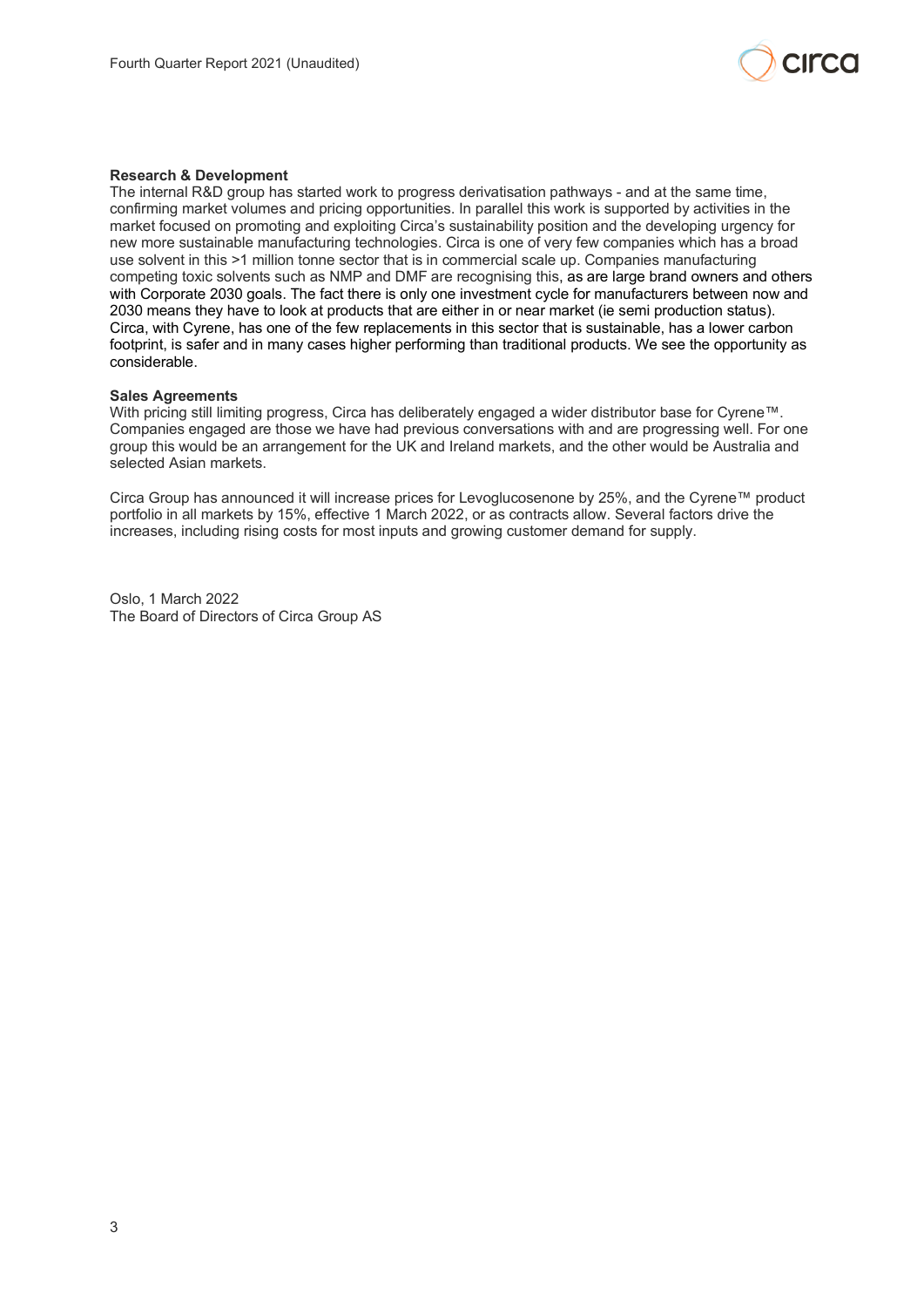

# Interim financial statements

Consolidated income statement and statement of comprehensive income

| (EUR)                                           | <b>Notes</b> | Q4 2021   | Q4 2020   | <b>YTD 2021</b> | <b>YTD 2020</b> |
|-------------------------------------------------|--------------|-----------|-----------|-----------------|-----------------|
| <b>Product sales</b>                            |              | 2 2 5 4   | 13 004    | 18711           | 83 199          |
| Other revenue                                   | 5            | 904 386   | 1899680   | 941 230         | 3 560 387       |
| <b>Total revenue</b>                            |              | 906 640   | 1912684   | 959 940         | 3 643 585       |
| Cost of sales                                   |              | 151 731   | 20 887    | 363 139         | 242 897         |
| Employee benefit expenses                       | 4            | 109       | 188 667   | 2 850 082       | 600 161         |
| Other operating expenses                        |              | 1 226 473 | 415 508   | 4 274 130       | 4 377 638       |
| <b>Total operating expenses</b>                 |              | 1 378 313 | 625 062   | 7 487 352       | 5 220 697       |
| <b>Operating result</b>                         |              | -471 673  | 1 287 622 | -6 527 411      | -2 864 733      |
| Interest income                                 |              | $-6537$   | 8         | 5882            | 23              |
| Other financial income                          |              | 181 976   | 0         | 359 727         | $\Omega$        |
| Total finance income                            |              | 175 439   | 8         | 365 608         | 23              |
| Interest expenses                               |              | 37 599    | 0         | 127 716         | 0               |
| Other financial expenses                        | 1.1          | 80 918    | 33 894    | 711 064         | 67 825          |
| <b>Total finance expenses</b>                   |              | 118 517   | 33 894    | 838 780         | 67 825          |
| Net financial income/ expenses                  |              | 56 922    | -33 886   | -473 171        | $-67803$        |
| Net profit/ loss before tax                     |              | -414 750  | 1 253 736 | -7 000 582      | $-1644914$      |
| Tax expenses                                    |              | 0         | 0         | 0               | 0               |
| Net profit/ loss                                |              | -414 750  | 1 253 736 | -7 000 582      | -1 644 914      |
| Other comprehensive income:                     |              |           |           |                 |                 |
| Foreign exchange gains/(losses)                 |              | $-95159$  | 0         | $-71095$        | $\Omega$        |
| Total comprehensive profit/ loss for the period |              | -509 909  | 1 253 736 | -7 071 678      | $-1644914$      |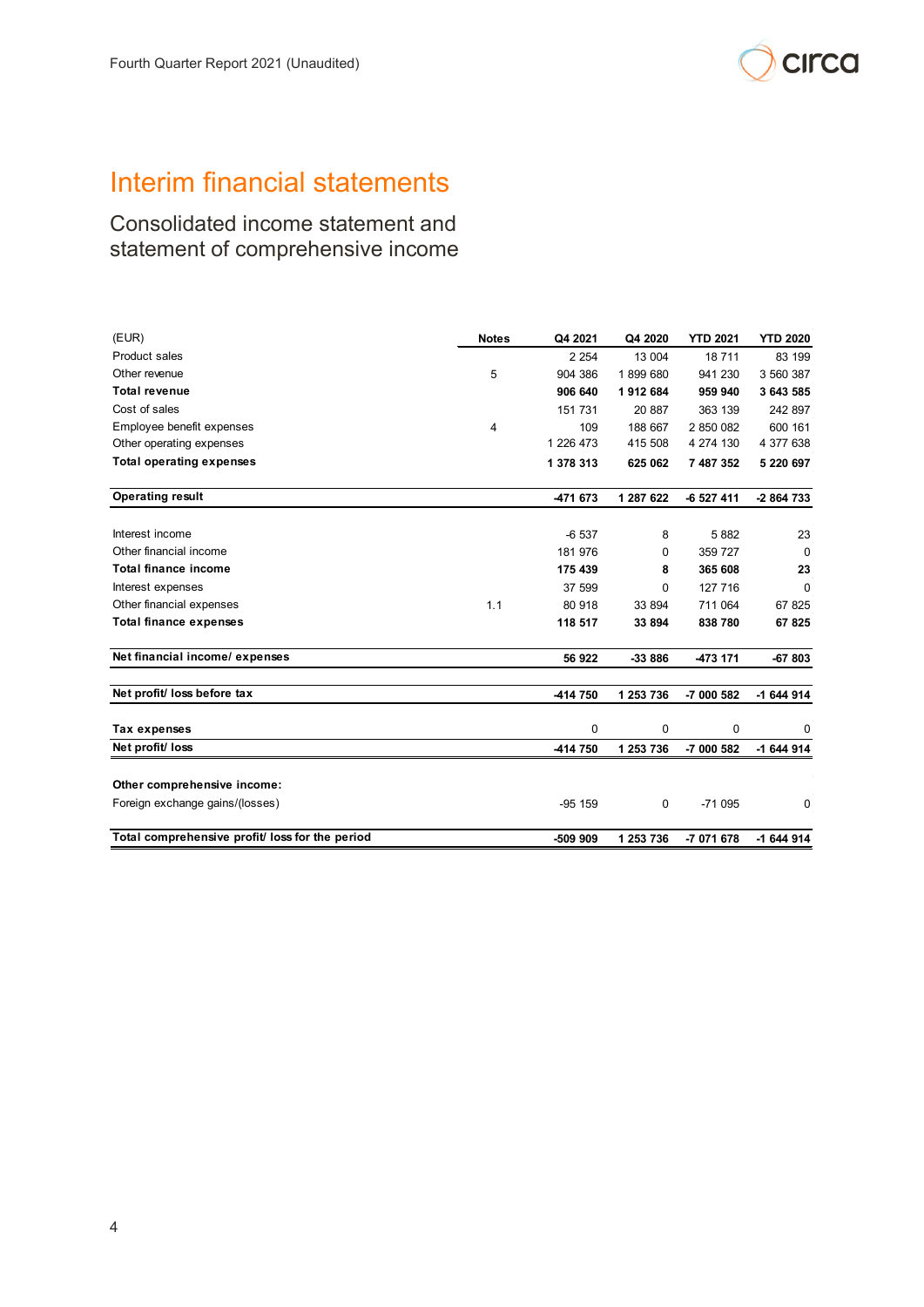

# Consolidated balance sheet

| (EUR)                                                   | <b>Notes</b> | $31 - 12 - 21$           | 31-12-20               |
|---------------------------------------------------------|--------------|--------------------------|------------------------|
| ASSETS                                                  |              |                          |                        |
| Tangible assets                                         | 5.6          | 1,244,589                | 53,196                 |
| <b>Total non-current assets</b>                         |              | 1,244,589                | 53,196                 |
|                                                         |              |                          |                        |
| Inventory                                               |              | 0                        | 49,899                 |
| Short term receivables                                  |              | 1,600,307                | 1,708,519              |
| Cash and cash equivalent<br><b>Total current assets</b> | 5,8          | 44,422,071<br>46,022,378 | 4,724,408<br>6,482,826 |
|                                                         |              |                          |                        |
| <b>Total assets</b>                                     |              | 47,266,967               | 6,536,022              |
| EQUITY                                                  |              |                          |                        |
| Issued and paid in equity                               |              | 56,809,130               | 7,335,180              |
| Other equity                                            |              | $-15,067,139$            | $-7,685,095$           |
| <b>Total equity</b>                                     | 7,8,10       | 41,741,990               | $-349,915$             |
| <i>LIABILITIES</i>                                      |              |                          |                        |
| <b>Employee benefits</b>                                | 4            | 263,288                  | 0                      |
| Other non-current liabilities                           |              | 11,539                   | 562,590                |
| <b>Total non-current liabilities</b>                    |              | 274,827                  | 562,590                |
| Employees and related                                   |              | 541,374                  | 32,408                 |
| Trade and other payables                                |              | 706,260                  | 179,363                |
| Other current liabilities                               | 5            | 4,002,515                | 6,111,576              |
| <b>Total current liabilities</b>                        |              | 5,250,149                | 6,323,347              |
| <b>Total liabilities</b>                                |              | 5,524,976                | 6,885,937              |
| <b>Total equity and liabilies</b>                       |              | 47,266,967               | 6,536,022              |

Oslo, 1 March 2022 The Board of Directors of Circa Group AS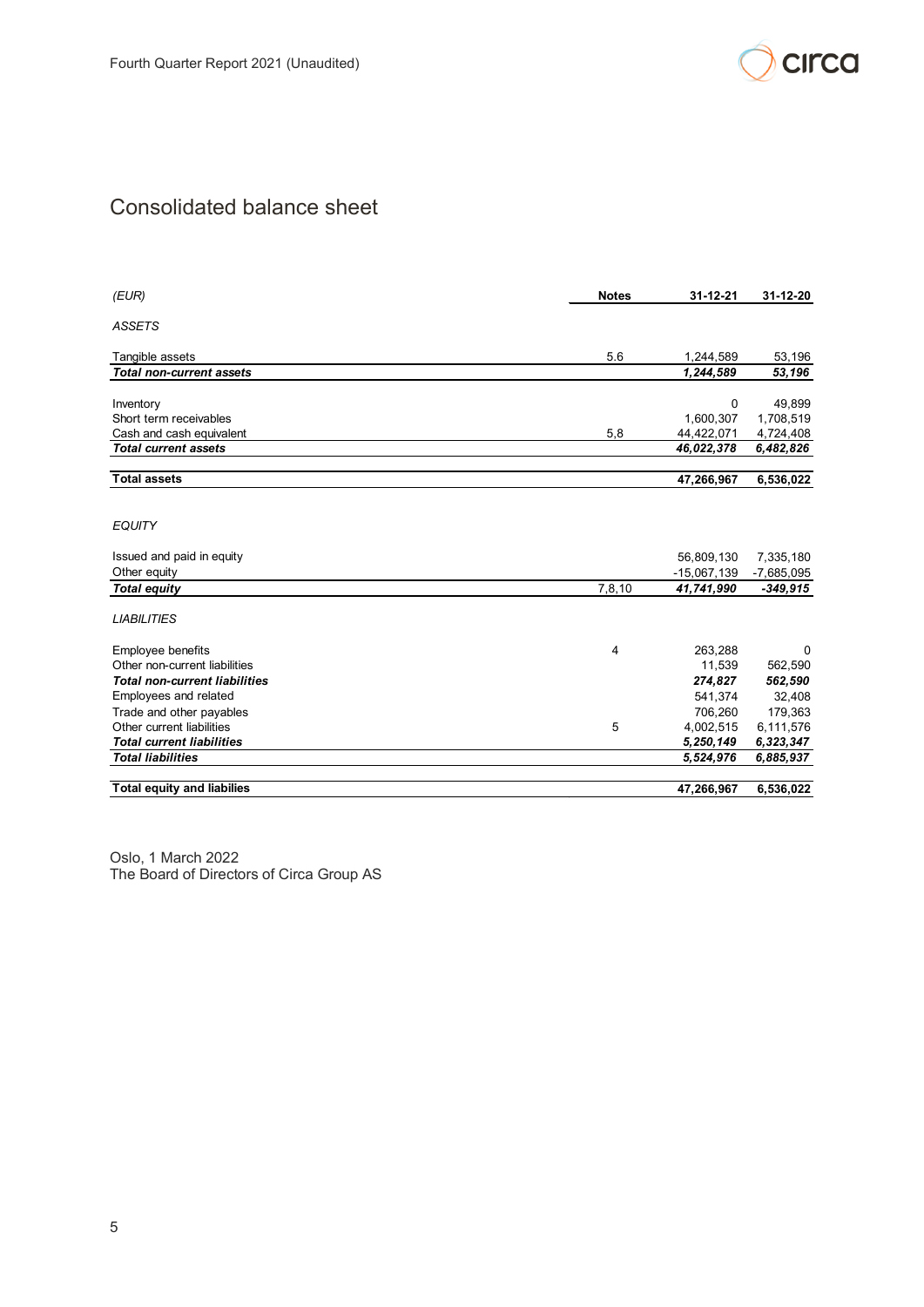

# Consolidated statement of cash flows

| (EUR)                                               | <b>Notes</b> | Q4 2021    | Q4 2020    | <b>YTD 2021</b> | YTD 2020   |
|-----------------------------------------------------|--------------|------------|------------|-----------------|------------|
|                                                     |              | -1 443 950 | 44 4 94    | 1 018 233       | 169 203    |
| Cash receipts from operating activities             |              |            |            |                 |            |
| Cash payments from operating activities             |              | -178 739   | -2 833 952 | -7 976 624      | -6 914 953 |
| Cash flows from operating activities                |              | $-1622689$ | -2 789 459 | -6 958 391      | -6 745 750 |
| Proceeds from sale of property, plant and equipment |              |            |            |                 |            |
| Payment for property, plant and equipment           | 6            | $-680814$  | $-50782$   | -2 172 369      | $-51317$   |
| Other cash items from investing activities          |              | 0          | 0          | 678 027         | 12 403     |
| Cash flows from investing activities                |              | -680 814   | -50 782    | $-1494342$      | -38 914    |
| Proceeds from issuance of share capital             | 8            | 0          | 0          | 48 024 305      | 3 864 597  |
| Proceeds from Grants                                |              | 2 0 3 4    | 6 766 501  | 38 878          | 8 385 367  |
| Net proceeds from borrowings and net interests      |              | $-44$ 136  | 457 319    | $-121836$       | -1 326 826 |
| Cash flows from financing activities                |              | -42 102    | 7 223 820  | 47 941 347      | 10 923 138 |
| Net cash increase/decrease for the period           |              | -2 345 605 | 4 383 580  | 39 488 614      | 4 138 474  |
| Cash at beginning of period                         |              | 46 849 308 | 243 976    | 5 399 474       | 473 826    |
| Net change in cash for period                       |              | -2 345 605 | 4 383 580  | 39 488 614      | 4 138 474  |
| Foreign exchange cash                               |              | -81 632    | 96 853     | -466 016        | 112 108    |
| Cash at end of period                               |              | 44 422 071 | 4 724 408  | 44 422 071      | 4 724 408  |
|                                                     |              |            |            |                 |            |

# Consolidated statement of changes in equity

(EUR)

|                                                       |              |               |            |            | Retained    |            |
|-------------------------------------------------------|--------------|---------------|------------|------------|-------------|------------|
|                                                       | <b>Notes</b> | Share capital | Premium    | <b>OCI</b> | earnings    | Total      |
| Balance 1 January 2021                                |              | 7 382 044     |            | 0          | -7 722 462  | $-340418$  |
| Reverse takeover                                      |              | 1 339 872     | 142 929    |            |             | 1 482 801  |
| <b>Issuances</b>                                      |              | 3 148 744     | 44 875 561 |            | 0           | 48 024 305 |
| Purchase own shares                                   |              | $-32489$      | $-47532$   | 0          |             | $-80021$   |
| Result of period, incl. P&L effects reversed takeover |              |               |            |            | -7 000 582  | -7 000 582 |
| P&L effects from reversed takeover                    |              | 0             |            | 0          | -498 832    | -498 832   |
| P&L effects from earlier periods                      |              | 0             |            |            | 225 832     | 225 832    |
| Other comprehensive income                            |              |               | 0          | -71 095    |             | -71 095    |
| Balance 31 December 2021                              | 8.10         | 11 838 171    | 44 970 959 | -71 095    | -14 996 044 | 41 741 990 |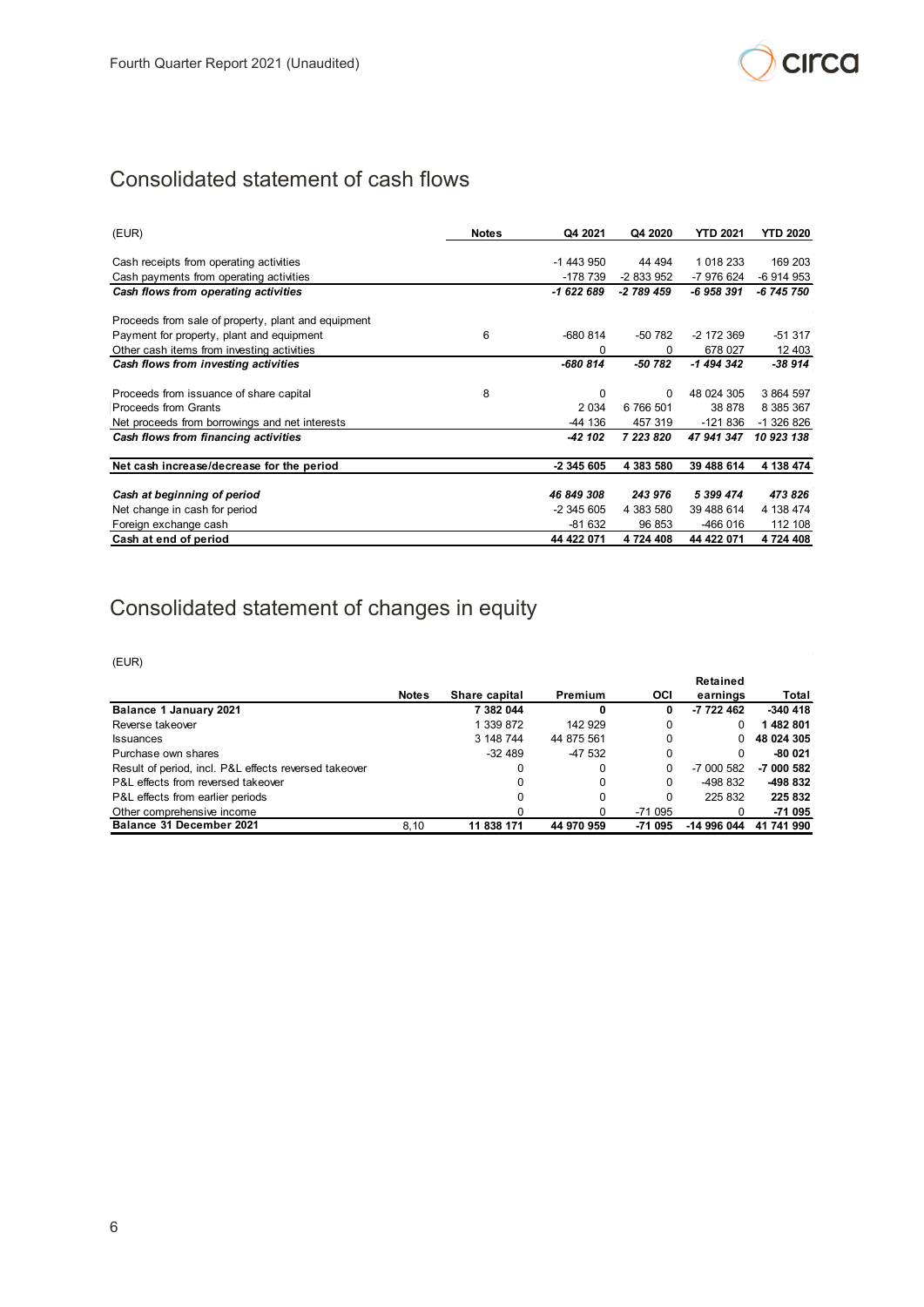

# Notes to the condensed consolidated interim financial statements

# 1. General information

Effective 9 February 2021, Circa Group reorganized and established a new holding company, CGAS. The previous ultimate holding company was CGL. The substance of the reorganization being that the ultimate holding company, CGAS, acquired the existing group, CGL. As there were no significant changes in management or ownership this is under IFRS accounted for as a reorganization and not a transaction. As a result, besides the share capital, the historical consolidated financial figures and financial statements are a continuance of CGL.

The fiscal year for CGL is 12 months ending 30 June. The consolidated financial statements have been prepared in accordance with Australian GAAP which are in accordance with IFRS, and therefore the transformation to IFRS have no impact.

### **1.1 Currency**

The presentation currency for Circa group is euro (EUR).

The applied average (un-weighted monthly) foreign exchange rates per quarter and the closing exchange rate at month ends for the most important currencies for the group:

|            | Q4 21 | Q4 20 | 31.12.2021 | 31.12.20 |
|------------|-------|-------|------------|----------|
| <b>AUD</b> | 0.63  | 0.62  | 0.64       | 0.63     |
| GBP        | 1.18  | 1.10  | 1.19       | 1.11     |
| <b>NOK</b> | 10.14 | 10.61 | 9.99       | 10.47    |

# 2. Accounting policies

The interim financial statements of Circa Group have been prepared in accordance with IAS 34 Interim Financial Reporting. The interim financial statements do not include all information required for full annual financial statements and should be read in conjunction with the CGL consolidated financial statements 30 June 2020. The interim financial statements are unaudited.

The accounting policies applied in the preparation of the interim financial statements are consistent with those applied in the preparation of the CGL annual financial statements for 30 June 2020.

# 3. Estimates, judgements, and assumptions

Preparation of interim financial statements in accordance with IFRS implies use of estimates, which are based on judgements and assumptions that affect the application of accounting principles and the reported amounts of assets, liabilities, revenues, and expenses. Actual amounts might differ from such estimates.

# 4. Long term incentive plan

CGL cancelled its previous incentive program and CGAS replaced it with a new plan effective as of 1 March 2021. Key members of the management and selected new hires and other key resources has been granted synthetic options equivalent of 3,900,000 shares with a strike price equal to that of the private placement price, i.e. NOK 16.75 per share. The options vests upon commissioning of the ReSolute™ plant and expires three years after the listing on the Euronext Growth Oslo, i.e., 2 March 2024.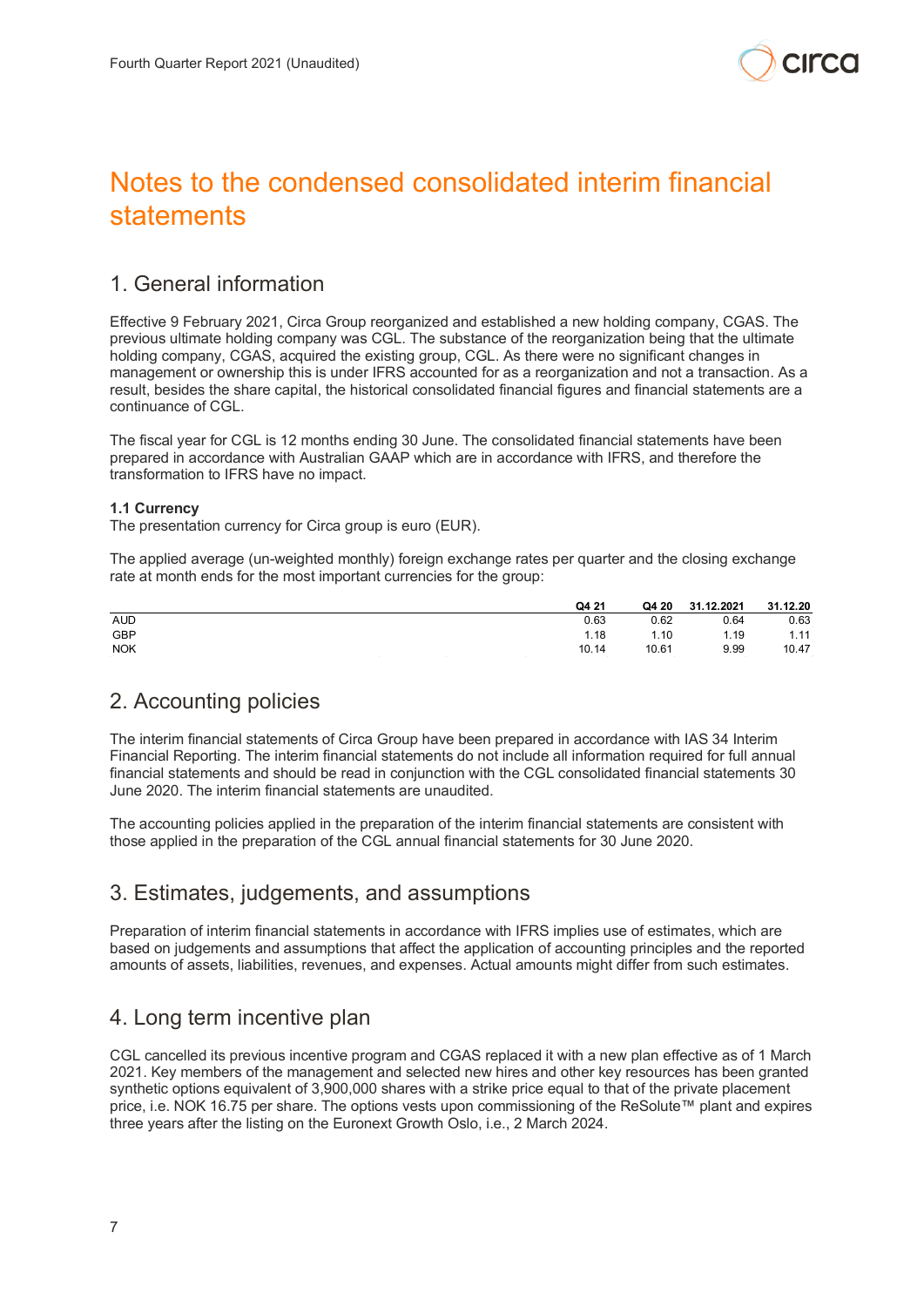

# 5. Government Grants

Circa Group receives government grants, and the accounting policy adopted varies for the different types of grants. For grants received directly relating to capitalized expenditures, Circa recognizes the grant amount using the capital approach. Grants are recognized on a systematic basis over the periods in which the related expenses are recognized, and the presentation method chosen is to deduct the grant in the carrying amount of the asset. For grants received relating to compensation for expenses incurred during the current period, the grant is recognized through the income statement in the period where the expenses are incurred and presented net to the eligible expenses. For grants received to compensate for expenses in prior periods, the grant is recognized in income statement in the period where it becomes a receivable and presented as other income. Prepaid grants are recognized as liabilities.

Per 31 December 2021, Circa has received grants both relating to capitalized expenses and to compensate for expenses in prior periods. Circa has also received a prepayment for the Horizon 2020 Flagship grant to partly cover capital expenditures of constructing the ReSolute™ plant.

# 6. Tangible assets

Circa has started to capitalize expenses relating to the Resolute™ plant:

| (EUR)                      |              |            |                 |            | Total     |
|----------------------------|--------------|------------|-----------------|------------|-----------|
|                            | Capaitalized | Grant      | Total           | Net other  | tangible  |
|                            | expenses     | received*  | <b>ReSolute</b> | <b>PPE</b> | assets    |
| Balance 30 June 2020       | 0            | 0          | 0               | 2 4 3 9    | 2439      |
| Transactions during period | 117 482      | $-66727$   | 50 755          |            |           |
| Balance 1 January 2021     | 117 482      | $-66727$   | 50 755          | 2441       | 53 196    |
| Transactions during period | 368 597      | $-157841$  | 210 756         |            |           |
| Balance 31 March 2021      | 486 079      | $-224568$  | 261 511         | 2 5 1 8    | 264 029   |
| Transactions during period | 573 116      | -264 780   | 308 336         |            |           |
| Balance 30 June 2021       | 1 059 195    | -489 348   | 569 847         | 1416       | 571 263   |
| Transactions during period | 564 499      | -260 798   | 303 700         |            |           |
| Balance 30 September 2021  | 1 623 694    | -750 147   | 873 547         | 1416       | 874 964   |
| Transactions during period | 593 424      | $-311188$  | 282 236         | 87 389     |           |
| Balance 31 December 2021   | 2 217 118    | -1 061 335 | 1 155 783       | 88 805     | 1 244 589 |

\*The Resolute grant funds 47,87% of eligible costs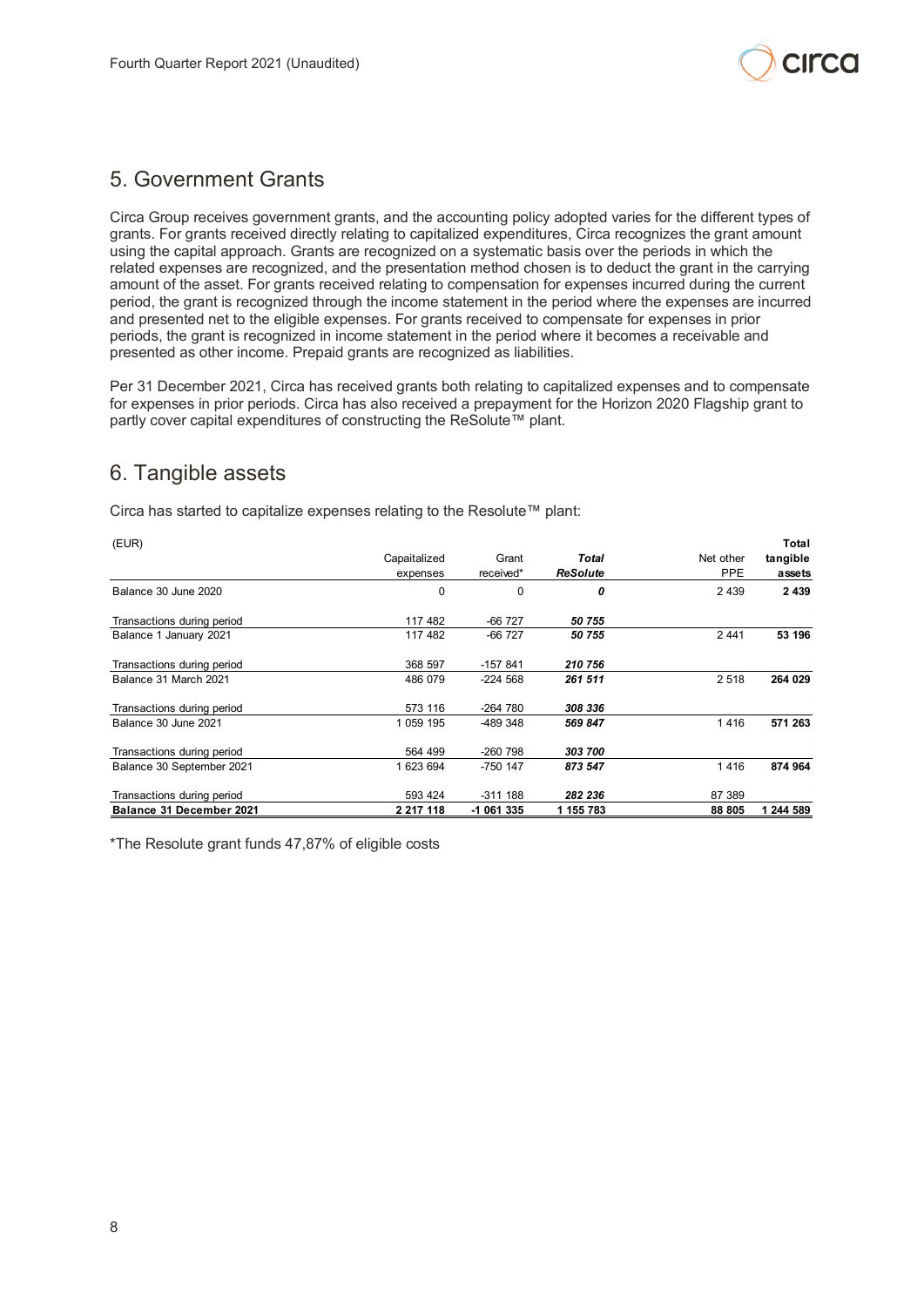

# 7. Principal shareholders

|                                         | Number of   |             |
|-----------------------------------------|-------------|-------------|
| Shareholder                             | shares      | Ownership % |
| NORSKE SKOG ASA                         | 31 654 274  | 26,01       |
| Saxo Bank A/S                           | 30 125 512  | 24,75       |
| <b>CIRCA GROUP AS</b>                   | 17 814 720  | 14,64       |
| <b>LAWRENCE</b>                         | 4 556 060   | 3,74        |
| <b>BNP Paribas Securities Services</b>  | 2 917 629   | 2,40        |
| <b>VERDIPAPIRFONDET DELPHI NORDIC</b>   | 2 184 113   | 1,79        |
| <b>VERDIPAPIRFONDET FIRST GENERATOR</b> | 2 112 567   | 1,74        |
| J.P Morgan AG                           | 1 639 332   | 1,35        |
| NORDNET LIVSFORSIKRING AS               | 1 174 122   | 0,96        |
| State Street Bank and Trust Comp        | 1 135 257   | 0,93        |
| <b>KLAVENESS MARINE FINANCE AS</b>      | 1 026 479   | 0,84        |
| <b>FJARDE AP-FONDEN</b>                 | 1 000 000   | 0,82        |
| <b>MANIFEX PTY LTD</b>                  | 999 000     | 0,82        |
| Citibank, N.A.                          | 906 000     | 0,74        |
| WHITEHOUSE PTY LTD ATF WHITEHOUSE       | 750 000     | 0,62        |
| <b>HAWKFISH AS</b>                      | 643 226     | 0,53        |
| <b>SVANDAL</b>                          | 611 000     | 0,50        |
| Pershing LLC                            | 554 004     | 0,46        |
| Skandinaviska Enskilda Banken AB        | 500 000     | 0,41        |
| <b>ENZIAN AS</b>                        | 500 000     | 0,41        |
| Other shareholders                      | 18 909 814  | 15,54       |
| Total                                   | 121 713 109 | 100         |

The data is extracted from VPS 25 February 2022. Whilst every reasonable effort is made to verify all data, VPS cannot guarantee the accuracy of the analysis.

In the Euronext VPS registry, Circa Group AS is registered as the holder of 17,814,720 shares, of which 333,340 shares are owned and held in treasury by Circa Group AS. The remaining 17,481,380 shares are temporarily held by Circa Group AS on behalf of shareholders awaiting settlement to nominee or individual accounts. This process has been delayed due to COVID-19 restrictions in Australia, limiting ability to open the necessary broker accounts often requiring physical presence and display of passport. The majority of investors that have transferred shares into individual holding accounts have used a nominee account provided by Saxo Bank. Saxo Bank is currently registered as nominee holder of 30,125,512 shares. Please note that the majority of these shares are subject to lock-up arrangements entered into as part of the listing on Euronext Growth Oslo on 2 March 2021.

# 8. Equity

Effective 9 February 2021, Circa Group reorganized and established a new holding company, CGAS. The previous top holding company was CGL. The substance of the reorganization being that the ultimate holding company, CGAS, acquired the existing group, CGL. As there were no significant changes in management or ownership this is under IFRS accounted for as a reorganization and not a transaction. As a result, besides the share capital, the historical consolidated financial figures and financial statements are a continuance of CGL.

The beginning balances of the consolidated Balance Sheet and the consolidated Statement of Changes in Equity reflect the consolidated equity in CGL. At the reorganization date (9 February), the share capital of CGAS was EUR 8 721 916 (NOK 89 562 580).

The functional currency date is the transaction date, however equity issuances are executed and registered in the public company registration at a fixed NOK amount, indicated in italic below.

The issuance of shares related to exercise of 851,160 warrants with a share capital increase of NOK 851,160 by issue of 851,160 new shares, each with a nominal value of NOK 1, was registered in the Norwegian business register on 16 July 2021.

R&D tax income from previous periods corresponding to EUR 225,832 has been recognized during the period. As this applies to previous periods, this correction has been taken directly over retained earnings.